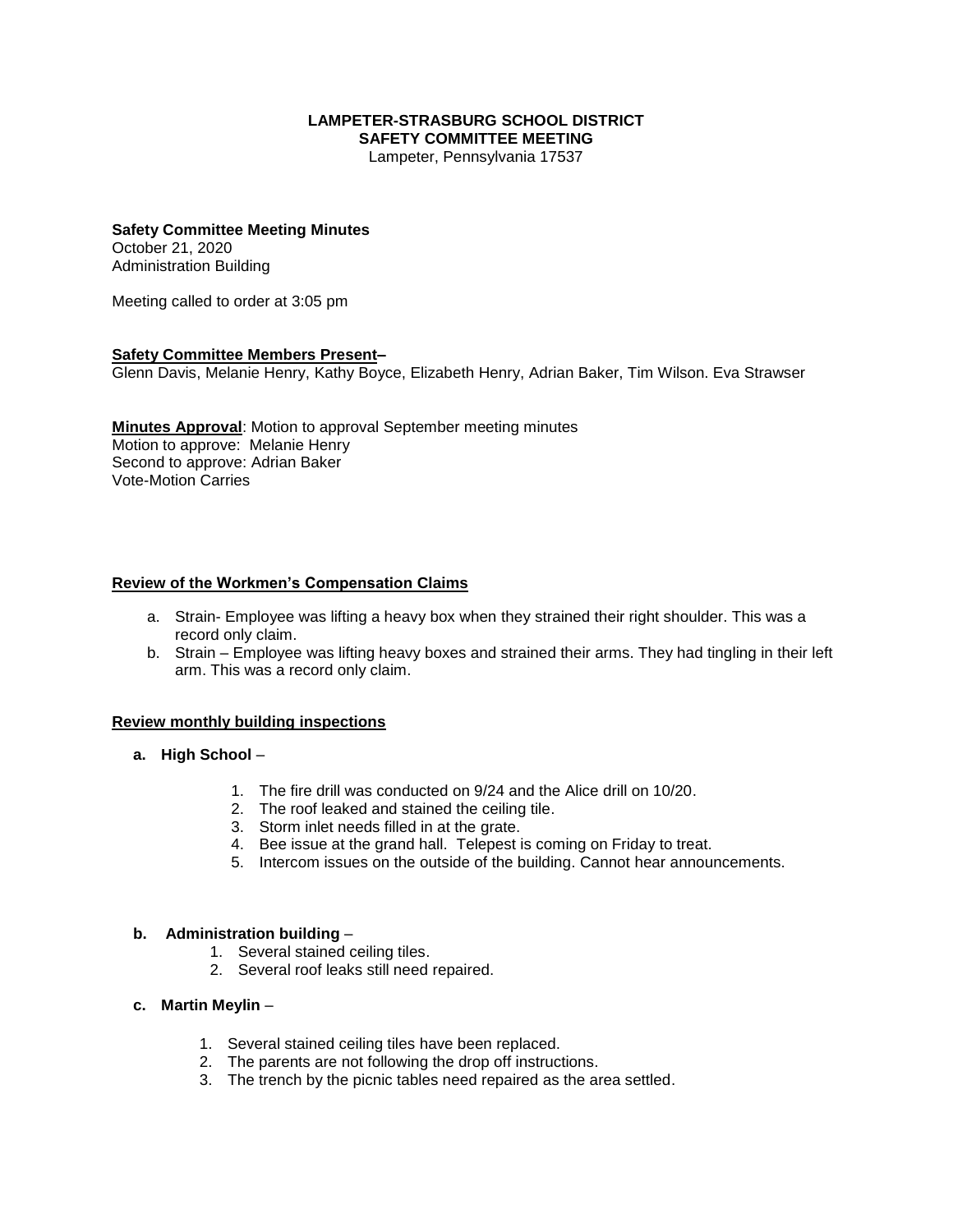# **d. Strasburg Elementary** –

1. No issues this month.

#### **e. Lampeter Elementary –**

1. Nothing to report.

## **f. Hans Herr –**

- 1. Roof leak is still leaking.
- 2. The fire drill was on 10/20
- 3. The Alice drill was on 10/23.
- 4. There is a few holes in the rubber playground surface that need repaired on 11/6.

# **g. Maintenance building –**

1. Need to replace two eyewash bottles that have expired dates on them..

## **h. Grounds –**

- 1. Several sinking storm inlets need filled in.
- 2. Several dead trees need removed.
- 3. Several dead limbs need removed from the trees..

#### **l. Field houses** –

1. Uneven sidewalk tripping hazard needs repaired..

#### **Items from the Committee**

- 1. Several roadway signs are missing.
- 2. Remove Martin Meylin entry sign that is at the old entry location.

#### **Next Meeting – November 18, 2020 at 3pm in the Admin Board room**

#### **Motion to adjournment**

Motion- Kathy Boyce